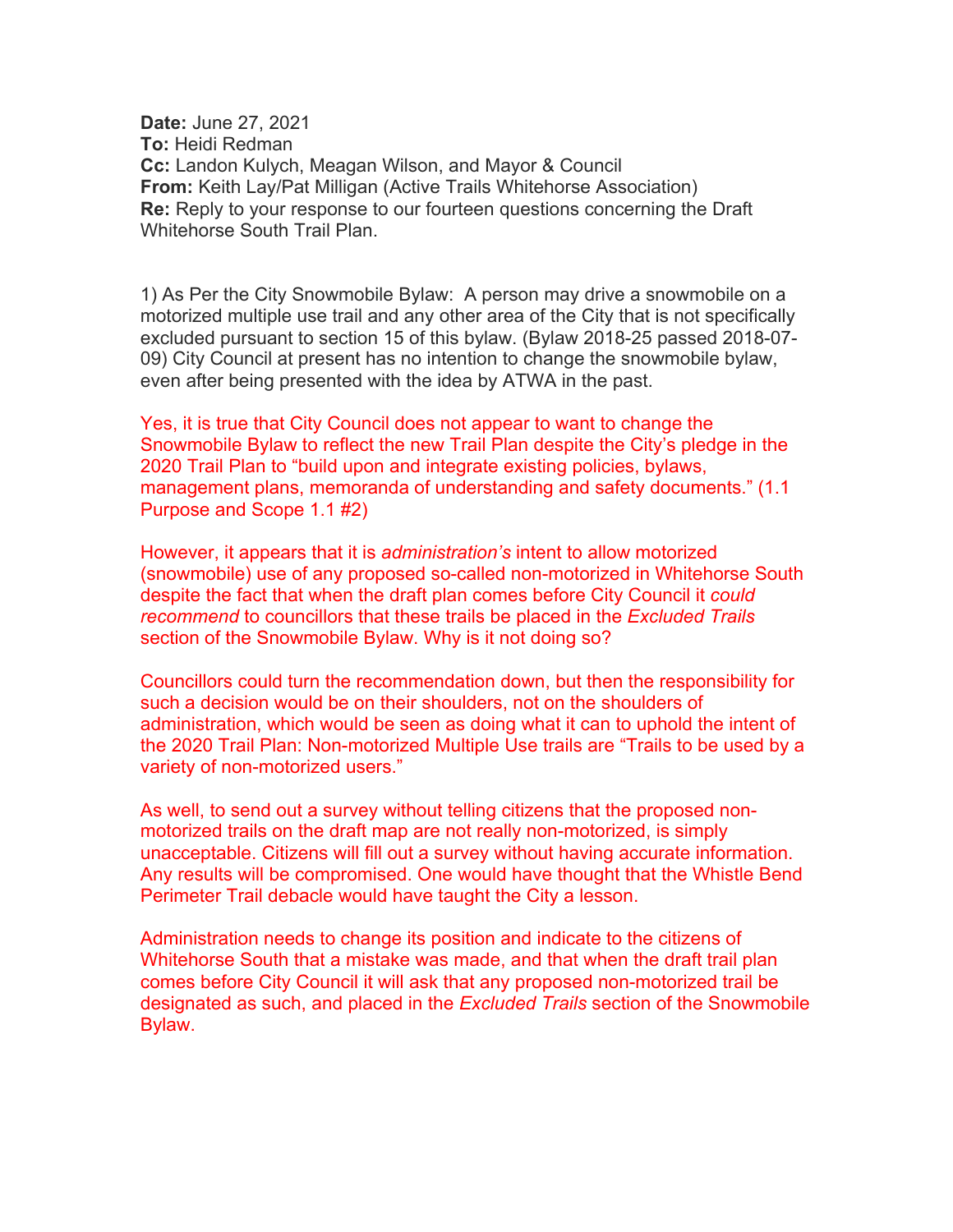2) Proposed new construction is in Whitehorse Copper and west of Canyon Crescent.

3) The intended purpose of the future single-track development area is walking, hiking, and biking. As this Area falls outside of Porter Creek, residents there have not been contacted.

Common courtesy would have suggested that a group (Friends of McIntyre Creek) that has long been working on trying to get a management plan for McIntyre Creek Regional Park would have been consulted about the possibility of single-track development in the area. The Porter Creek Community Association should also have been informed as it has a vested interest in this regional park.

The area of the park in question may fall outside of Porter Creek, but the park encompasses parts of that neighbourhood, and what goes on in any part of the park could well impact other park areas.

As the 2014 Regional Park Plan states, "Regional Parks do not operate in isolation from other lands and *neighbourhoods*. They have an intricate relationship with surrounding areas. Good decision-making will depend on science, our ability to identify linkages, and understand the broader interrelationships and impacts." (P. 15)

We asked whether or not this future single-track development was discussed by the Whitehorse South Trail Task Force, as our representative on the task force does not recall that it was. We would like to know the answer. If it was not discussed then how/why/by whom was this development proposed?

When the term single-track is used one immediately thinks of mountain biking. Trails designed for mountain biking are not necessarily built to fit the needs of walkers or runners.

4) If residents are opposed to suggested designations, they are welcome to comment in the survey.

The question was with regard to the Dawson South trail. One gets the impression that if the City does not like the responses it gets in previous consultations it just carries on until it does.

Unless residents are cognizant of what went on in previous consultations they will be unable to make informed comments on survey questions.

We hope that our previous comments concerning the Dawson South trail will be given the consideration they require.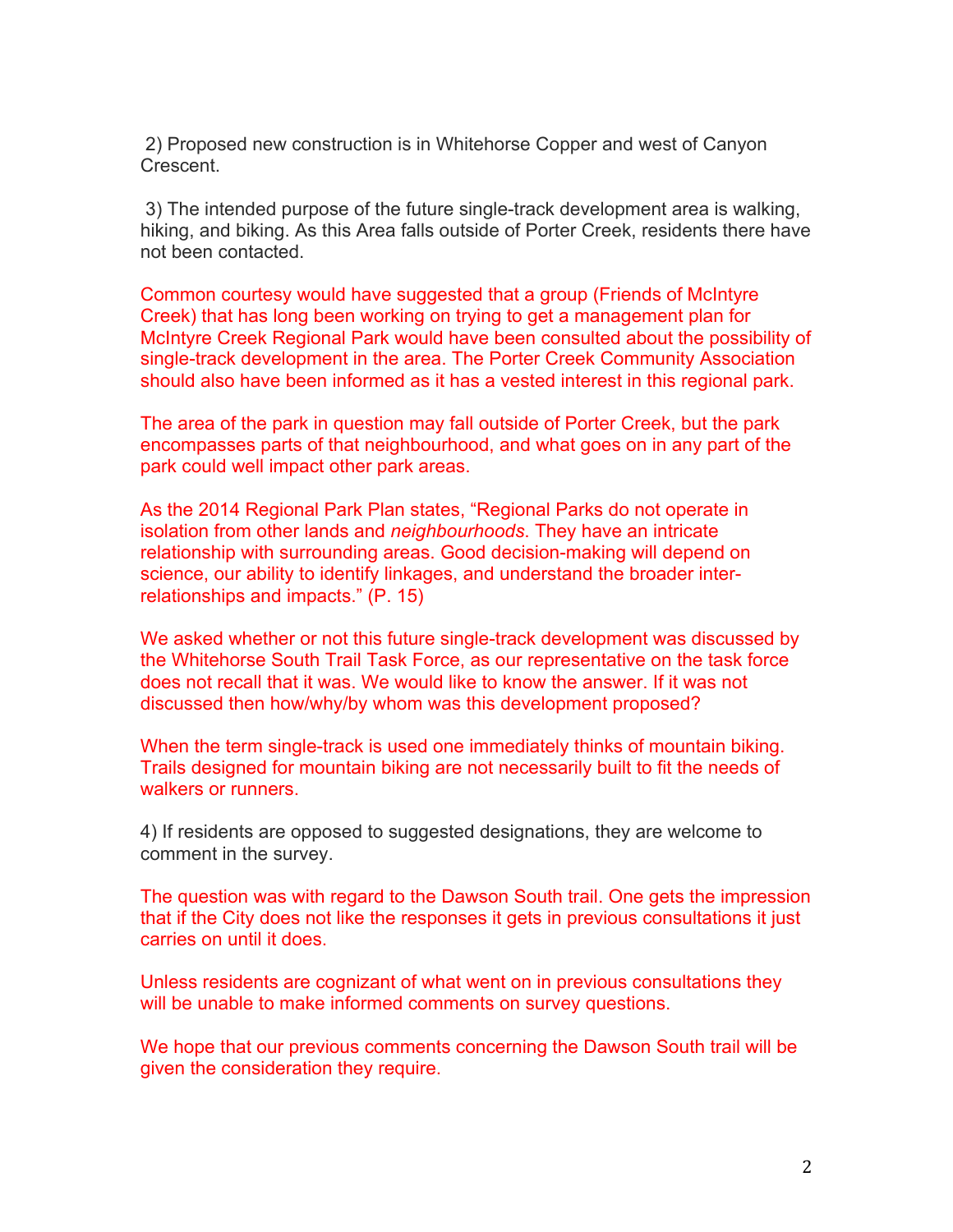5) People are welcome to suggest their ideas through this process, such as trails along the highway

Our previous submission made suggestions, which we hope will be considered.

6) Signage in Pineridge would have been incorrectly installed as no trails are designated in Whitehorse South.

The Pineridge proposed non-motorized trail is a long standing non-motorized trail (summer and winter). It has signage and barriers indicating that it is off-limits to snowmobiles and other ORVs. This *designation* came as a result of public consultation. However, for some reason the trail was never added to the *Excluded Trails* section of the Snowmobile Bylaw. Now, it appears that the City wants to open it to snowmobile use.

There is one trail located at the end of Dawson Road in Wolf Creek that has been formally designated motorized

There are two designated MMU trails in Wolf Creek, Dawson North and Harbottle. Dawson North is halfway down Dawson Road. The issue with the proposed Dawson South MMU trail is that the city said the Wolf Creek Community Association wanted it designated as a MMU trail when it *actually did not.* This trail traverses an ESA and receives the greatest non-motorized trail use within the Wolf Creek subdivision.

7) A bridge is not proposed. When building [a bridge] the City follows YESAB regulations

The draft trail plan map shows a continuous trail along the railway right of way over Wolf Creek, which suggests a bridge over Wolf Creek. Past administration members advised ATWA that even a snowmobile trail crossing at a creek would require a bridge. This seems to have been forgotten in the current draft.

8) This information was provided in the Backgrounder.

There was nothing in the PDF that we could see which explained why the trails were selected for designation, although there was reference to the work done by the trail task force group in developing recommendations on trail locations, designations, types of use and trail etiquette. Was there something called a *Backgrounder* that ATWA failed to receive?

9) The City has a regional Parks plan, which was adopted June 2014 by Council.

Yes, this is true. However, "The Regional Parks Plan is the first step towards park management planning by providing high-level direction. Future management planning will explore *park-specific elements*. Just as the OCP guides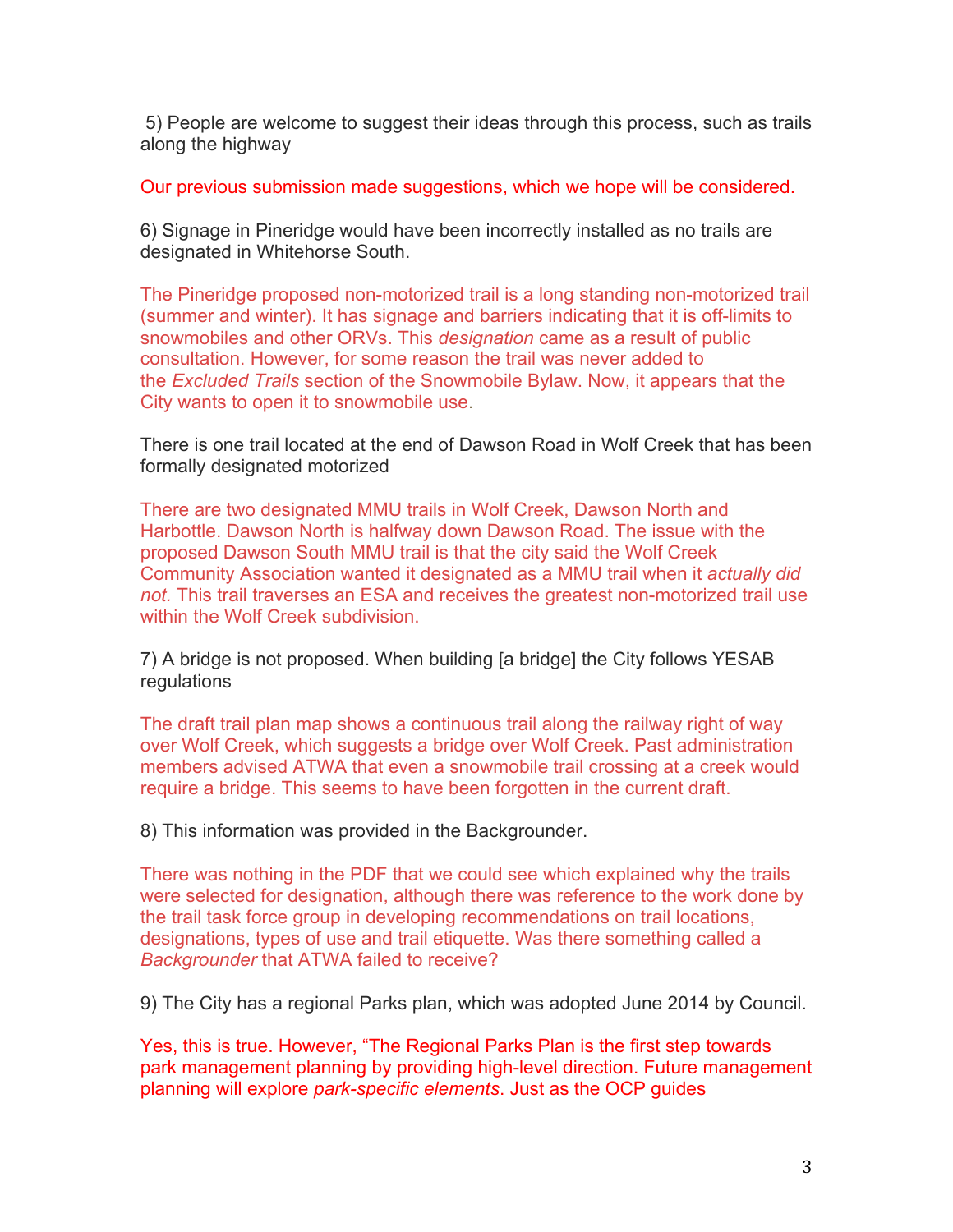neighbourhood planning, so too shall the Regional Parks Plan guide park management planning. Like the OCP, the Regional Parks Plan will provide broad direction for Regional Parks." (P. 16 Regional Parks Plan)

We do not have a regional park management plan for the McIntyre Creek Park, and until we do, we should not be making proposals such as single-track development for the park. That is something that a management plan would consider as being appropriate or not appropriate.

10) Yes, we are consulting Kwanlin Dün.

Yes, but has Kwanlin Dun been told that the trail going through their settlement land is to be motorized in winter if the draft plan receives approval as presented?

11) Yes, the City has an agreement. Residents are welcome to suggest other rails to trails ideas through this process

12) The City is currently working on updating the MMU map, which includes those trails considered "out and away" trails

Surely the City can indicate the trails in Whitehorse South, which may be considered as "out and away" trails, so that residents could provide comments on their potential effectiveness.

All trails in Whitehorse South will be MMU trails as defined in the 2020 Trail Plan. In light of this fact, perhaps the City should produce a truly non-motorized (summer and winter) trail map instead of a MMU map, since outside of ski trails and the three listed *Excluded Trails* in the Snowmobile Bylaw, everything else will be open to motorized use.

13) A charrette was considered, but allowing all residents to comment and participate is inclusive of everyone. In previous models for Whitehorse South not all residents felt comfortable voicing their opinions. This doesn't mean the trail plan was ignored as it was considered, and is not ruled out for future planning processes.

We are glad that it was considered, but now there is only one neighbourhood trail plan left where the charrette idea could be used. This may be an opportunity wasted.

14) We consider safety in planning and designation.

Glad to hear that safety is considered. When you combine motorized use with non-motorized use there are a multitude of safety issues that must be considered. This is one of the reasons why such trails are the most expensive to build and maintain.